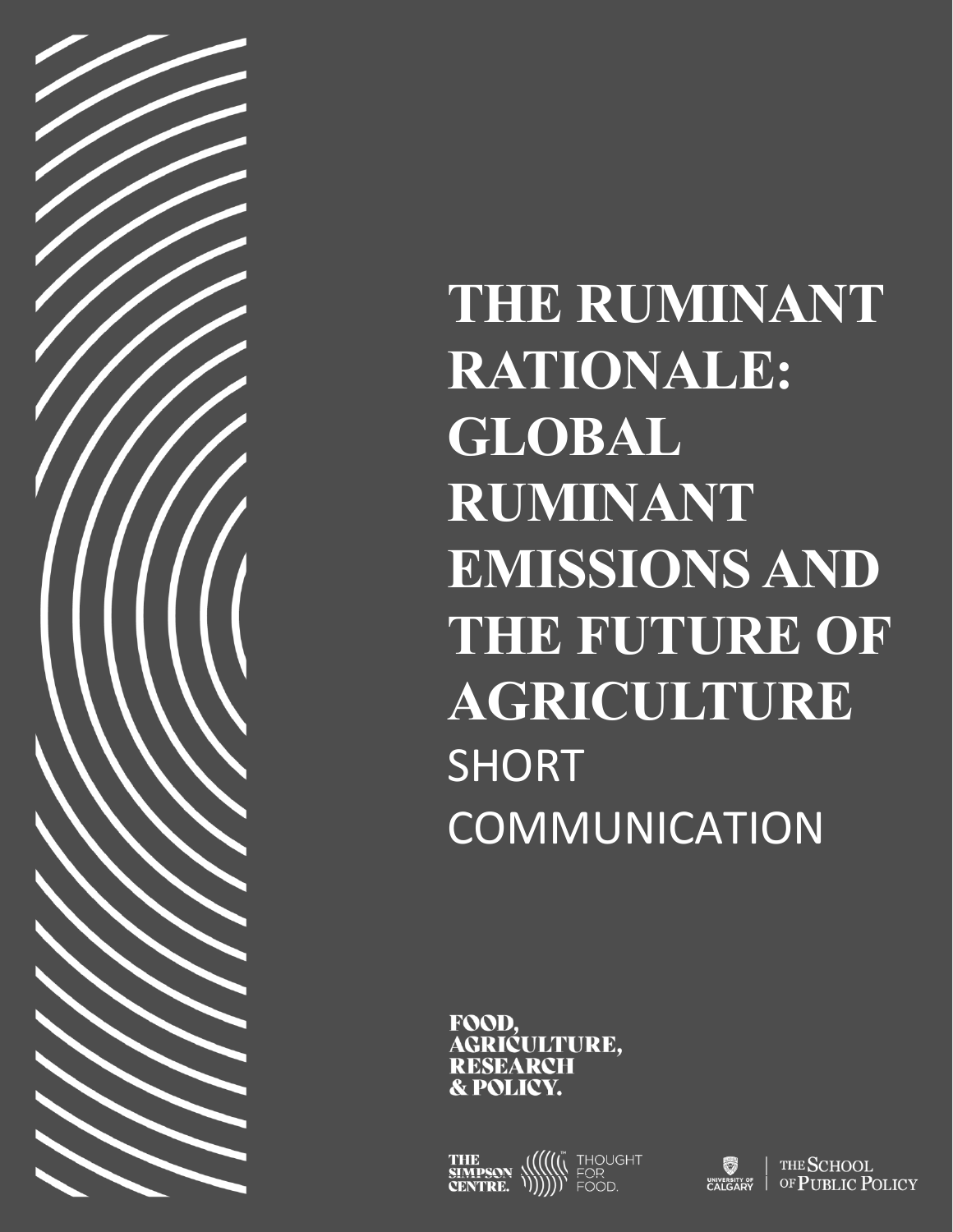

# **THE RUMINANT RATIONALE: GLOBAL RUMINANT EMISSIONS AND THE FUTURE OF AGRICULTURE**

#### *SHORT COMMUNICATION*

Working Paper. May 19, 2022.

**Elena Vinco1\***

1: Simpson Centre, The School of Public Policy, University of Calgary, Calgary, AB, Canada

\*Corresponding author: elena.vinco@ucalgary.ca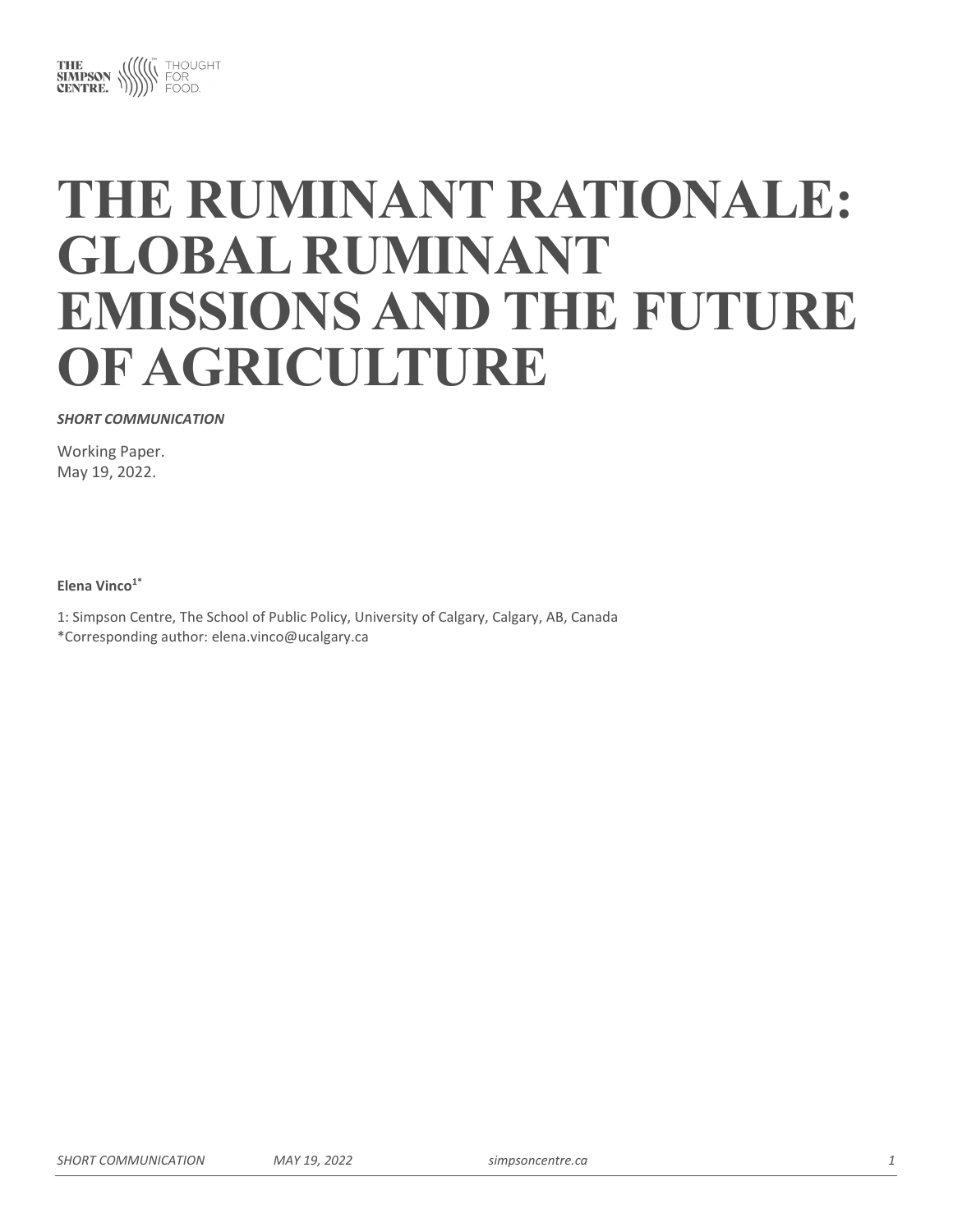

# **SUMMARY**

The role of domesticated ruminants on a global scale cannot be understated, despite sweeping generalizations that oversimplify complex and intricate cattle and livestock systems existing from local to multi-national levels. Grazing and mixed systems, predominantly in the global south, are a crucial and necessary component of rural socio-economic structures and provide a source of food security and livelihood for small-holder and sustenance farmers. Ruminant production, specifically the emissions associated with dairy and beef cattle production, is a highly polarizing and contentious topic in climate change discourse. Current and potential forthcoming challenges and opportunities will require changes and possible trade-offs, optimizing transition risk to ensure future stability and longevity. Going forward, novel technologies and advancements in animal breeding and animal diet can reduce emissions and contribute to global and national emission reduction targets.

# **THE IMPORTANCE OF RUMINANT PRODUCTION IN SMALL HOLDER, GRAZING, AND MIXED SYSTEMS**

Although most may only associate ruminants as domesticated cattle selectively bred for dairy and beef production, ruminants represent a much more complex and diverse group. Sheep and goats, small ruminants domesticated before cattle, are more populous than their bovine cousins and support pastoral systems across the globe. Llamas and alpacas, also classified as small ruminants, are concentrated predominately in grasslands and regions of South America and Asia. Bison, buffalo, and yaks are partially domesticated, and are a source of milk, meat and hide, mostly in Central and South Asia. In 2010, the total number of ruminants was estimated to be approximately 3.6 billion worldwide, of which 40 percent were classified as cattle, 55 percent as small ruminants, and five percent as buffalo, bison, and yaks (Hackmann & Spain, 2010). Beyond domesticated species, ruminants include the Cervidae family, encompassing deer, moose, elk, and caribou, which provide ecosystem services to northern populations (Hummel & Ray, 2008).

When you think of a dairy farm or dairy farmer, what image comes to mind? Ruminant operations can differ vastly, from local to regional to global scales, depending on factors such as population, demand, and climate. Modern ruminant production operations, involving herds consisting of over 100 head, may be the default image when considering dairy production. The global reality is much different. The importance of milk producing ruminants in global farm holdings cannot be understated; at least one milk producing ruminant is reported at over a quarter of the 570 million farm holdings worldwide. However, only 0.3 percent of global dairy farm operations have more than one hundred milking cows (FAO, 2016). The dairy industry also plays a principal factor in the representation of women and the impact of gender roles in rural and remote global populations. Small scale livestock ownership, particularly small ruminant dairy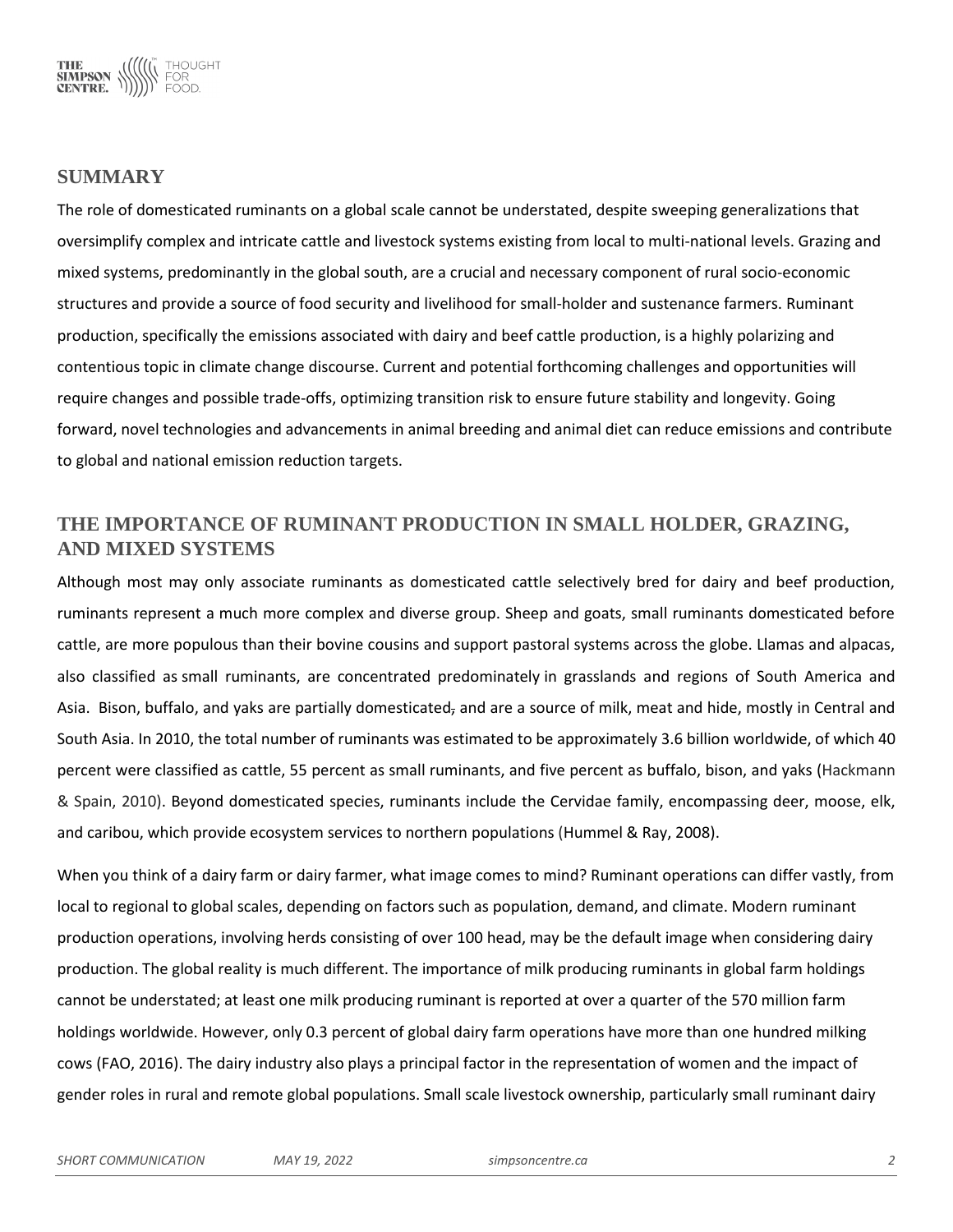

production, especially goats, is important to meet household level food security, with opportunity to grow into largerscale livestock development initiatives and cooperatives through development programs (FAO, 2011). Livestock are an important asset and represent economic and societal empowerment that is easier to access and obtained compared to land, and holds potential for income and economic opportunity, in addition to food security (FAO. "*The role of ruminants in food security and livelihoods | Reducing Enteric Methane for improving food security and livelihoods*"). Ruminants are an established source of income and food security to hundreds of millions of people, especially in lowermiddle income countries with high rural economic activities (Sansoucy, 1995). Resolution between rural societal development and environmental resource management is necessary to ensure future sustainability, food security and prosperity.

The role of ruminants, especially in small holder subsistence farming-based systems extends beyond economic contexts and into ecosystem services in the environment. Grazing ruminants represent a unique role in pasture ecosystems, actively participating in the carbon and nitrogen cycle. Appropriately managed pasture-based ruminant production has demonstrated beneficial environmental effects, with potential to stabilize nutrient cycles through carbon sequestration and nitrogen fixation, depending on environmental factors (Teague & Kreuter, 2020). Modern schemes that integrate or combine agricultural production, such as silvopastoral or integrated crop and livestock systems, reduce emissions in ruminant production and strike balance between required inputs and outputs between the different productions (Ministerio do meio ambiente, 2018; Henderson et al., 2020; OECD, 2020). Despite this, emissions from mixed and grazing systems are higher compared to industrialized conventional agricultural operations, linked to decreased forage, decreased feed quality and digestibility, and limited animal production efficiency (OECD, 2021).

### **RUMINANT PRODUCTION CHALLENGES AND PROSPECTS**

The pressure to reduce greenhouse gas emissions and align with sustainability goals has put immense pressure to swiftly find comprehensive and progressive solutions across sectors. Agriculture, and the impact it has on the environment, is a growing concern. Global food systems contribute an estimated 21 to 37 percent of annual global greenhouse gas emissions (Lynch et al., 2021). Livestock are estimated to use approximately two billion hectares of grasslands globally, although less than half is suitable for crop production (Mottet et al., 2017). Within ruminant production, this is especially highlighted in Central and South America, where feedstuff production is driving swift land change (Aldrich et al., 2020). The Global Livestock Environmental Assessment Model (GLEAM) from the FAO indicates that the livestock sector specifically is a significant contributor to anthropogenic GHG emissions, with cattle contributing more than 60 percent of the sector's emissions (Figure 1) (FAO, 2017).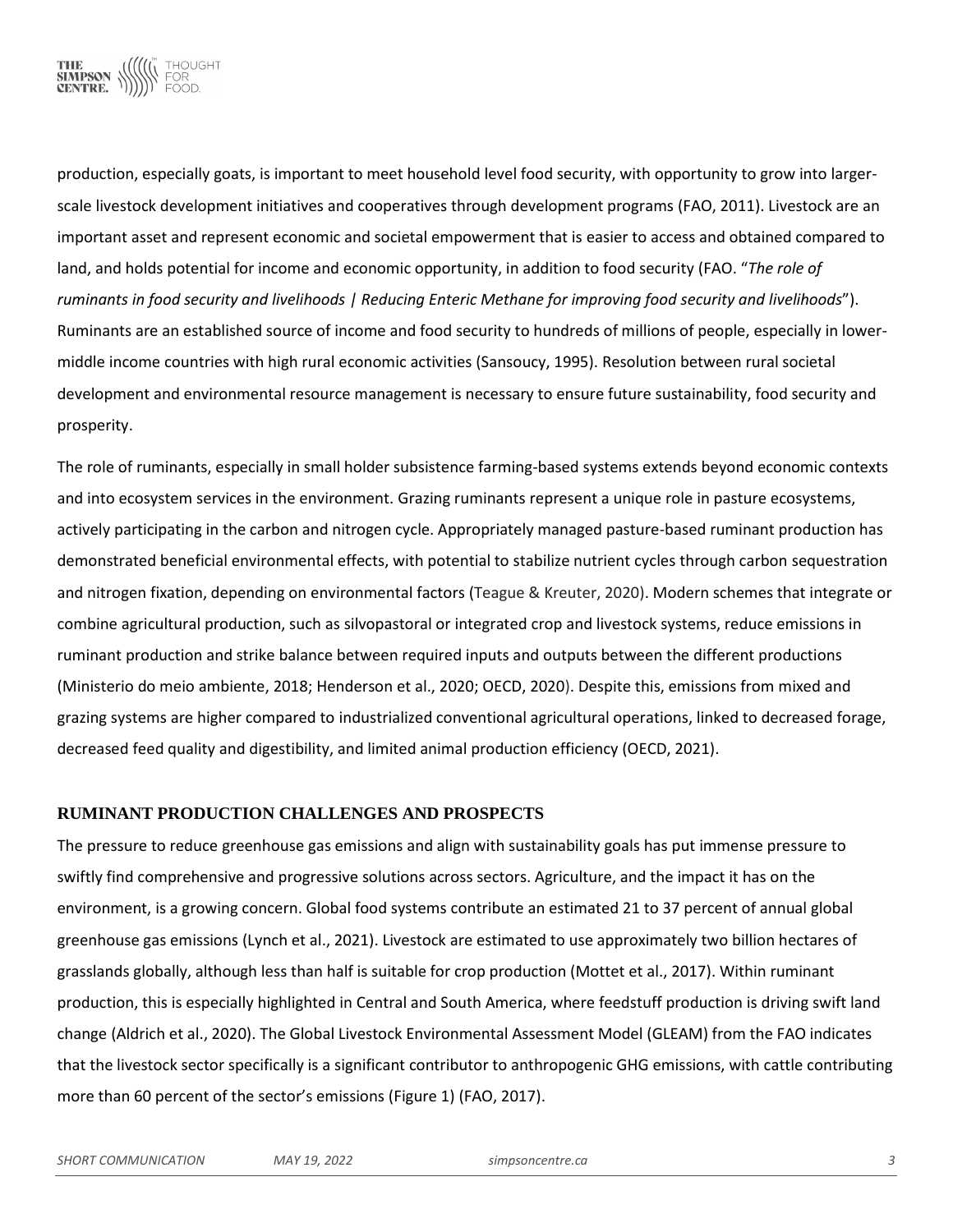





*Figure 1: Adapted from FAO. 2017. Global Livestock Environmental Assessment Model (GLEAM) [online]. Rome. [Cited 18 May 2017]. www.fao.org/gleam/en/*

Land use for ruminant milk, meat, and hide production is a highly complex, contentious, and often overly generalized topic in the court of public opinion (Weishaupt et al., 2020). As a polarizing subject, contending viewpoints and perspectives must be examined critically and without bias, supported with peer-reviewed research and resources, to determine policy implications at local, regional, and global scales, and identify possible tradeoffs in the paths forward.

Ruminants are uniquely capable of converting plant carbohydrates, predominately cellulose, a polysaccharide indigestible by humans found in forages and grasses, into amino acids and protein (Clauss & Hummel, 2017). Ruminants' capacity to convert forages into protein is an area of ruminant nutritional research and production efficiency with immense potential. Beyond forages, increased feed conversion and efficiency in modern ruminant breeds and production systems facilitates potential for future feed systems that incorporate higher percentages of marginal lands, agro-industrial byproducts, crop residues and food processing waste as dietary feed components within rations (FAO. "*The role of ruminants in food security and livelihoods | Reducing Enteric Methane for improving food security and livelihoods*"). In 2010, more than 95 percent of dry matter intake of ruminants was inedible to humans (OECD, 2021). Emission intensity of ruminants has declined in cattle production and are on the precipice of further decline, as innovative technology is introduced to the industry, with short- and long-term impacts. Further focusing research to increase ruminant feed efficiency through breeding and genetic selection, including feed additives and nutritional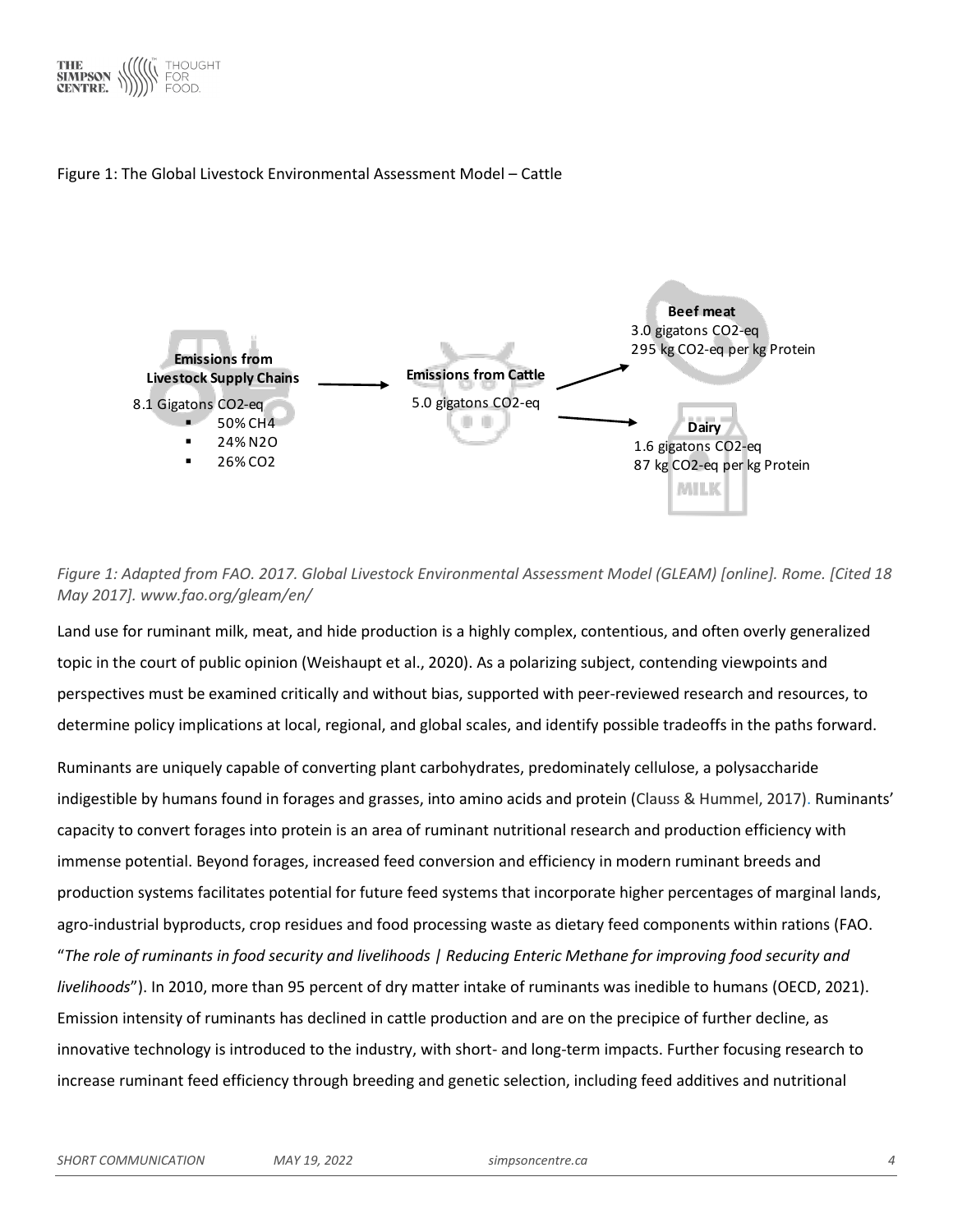

management, and manipulating the rumen microbiome, will continue to relieve dependence on grains as a component of ruminant diets (Sauvant, 2019). This shift is critical in emission mitigation and reduces contentious and carbon intensive inputs in future production systems.

Despite the crucial role of ruminants in environmental and socio-economic functions, ruminant production is often challenged by consumer perception and opinion. As the agri-food industry and supply chain grapples with growing populations and associated demand for stable and secure food systems while maintaining or shrinking inputs and land use, reducing ruminant populations is a suggested approach, but one that requires careful consideration as a mitigation strategy. Rather, prioritizing changes in cattle management and operation practices in pasture-based systems or incorporating methodology to increase ruminant efficiency through selective breeding and ration formulation should be at the forefront of emission mitigation initiatives, supporting environmental and economic longevity across the globe (Zubieta et al., 2021).

## **FEASIBILITY OF NOVEL TECHNOLOGY IN RUMINANT PRODUCTION**

The recent review "Methane Emissions from Ruminants in Australia: Mitigation Potential and Applicability of Mitigation Strategies" by Black et al. (2021) identifies and discuses different mitigation technologies and applications within the Australian livestock industry. The review highlights the goal of reducing ruminant methane emissions into the future, underpinning the Australian red meat industry's goal of reaching carbon neutrality by 2030. Strategies were then ranked, based on potential for financial benefit to the Australian ruminant industries. Overall, the use of processed red marine alga, *Asparagopsis taxiformis*, and 3-NOP as feed additives were identified as the first and second most viable interventions, followed by microbial manipulation of the ruminant microbiome. The introduction of processed red marine alga and the use of 3-NOP as feed additives has prompt effects on methane emissions, demonstrating variable ranges in reduction potential. The authors suggest that the inclusion of one or both feed additives, once commercially available and approved by national regulatory authorities, should be coupled with efforts to maintain the manipulated rumen within herds to support future generations. Currently, 3NOP, commercially known as Bovaer®, is approved for use in Brazil and Chile, and was reviewed by the European Food Safety Agency for use in the European Union in late 2021 and received market approval in February 2022 (Bampidis et al., 2021; Heerlen, 2022). Other strategies, currently in place in Australia, demonstrated less potential to mitigate emissions, such as the use of various forages and the inclusion of by-products in the diet.

The paradox is clear: animal agriculture and production are integral to the global agri-food system as a source of protein and livelihoods, yet the sector emits large quantities of greenhouse gases, specifically methane. Suggestions to

*SHORT COMMUNICATION MAY 19, 2022 simpsoncentre.ca 5*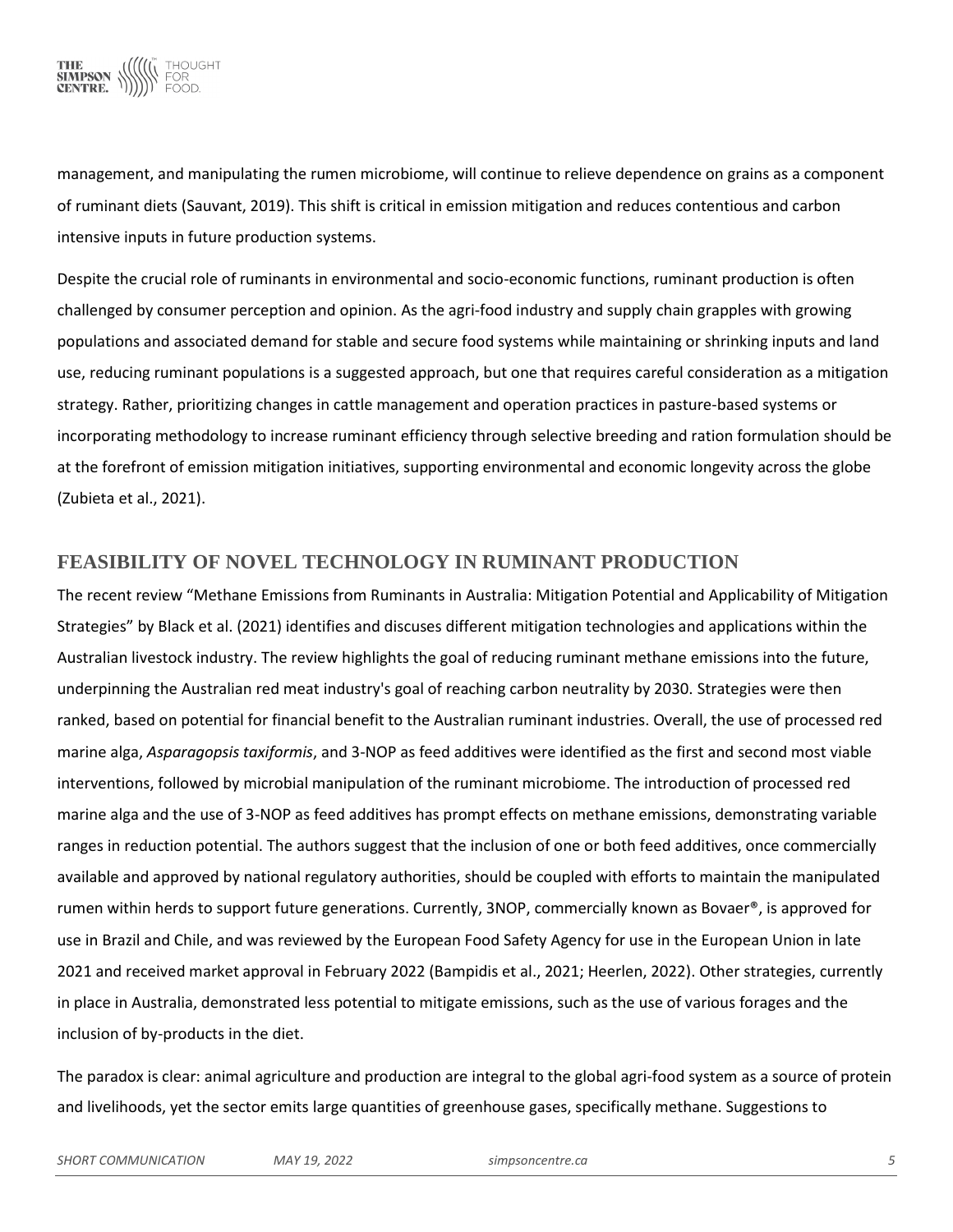

eliminate or reduce animal agriculture, despite being the most direct method to reduce emissions, are not accessible or inclusive to farmers and pastoralists globally (Eisen & Brown, 2022). Applied systems modelling approach simulating the elimination of animal agriculture in the United States only marginally decreased GHG emissions and increased food security risk and potential for dietary deficiencies in essential nutrients (White & Hall, 2017). In a Canadian context, these type of policy recommendations would face critical scrutiny and opposition, especially in Western Canada, where cattle are crucial to local and provincial economies, accounting for 85 percent of Canadian beef production (Modongo & Kulshreshtha, 2018). With the growing global population projected to reach close to 10 billion by 2050, the importance of ruminants and ruminant production as a source of protein through milk and meat, is further propagated, especially in small scale productions in the global south. Investigation and research in several solutions which integrate environmental, social, and economic dimensions into policy measures and implementation is the way forward, rather than fixating on "one-size-fits-all" solutions. Managing transition risks and focusing on precision technology accessibility and adoption, identifying strategies to reduce emissions while maintaining or expanding current scale of production and focussing on minimizing further expansion into arable land through improving breeding and feed conversion in ruminant production in the global south should be prioritized by government and policy actors (FAO, 2019).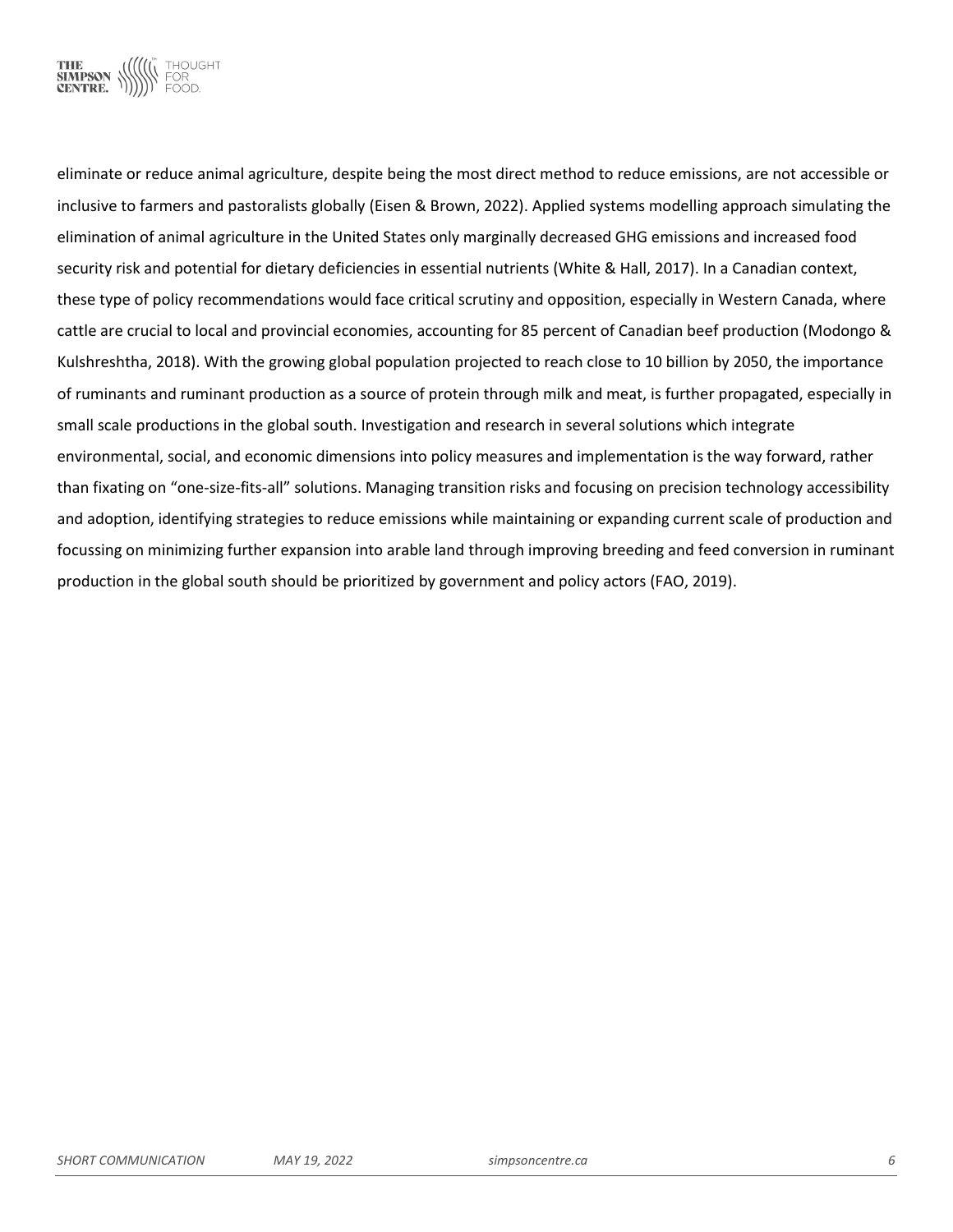

## **CITATIONS**

Aldrich, S. P., Simmons, C. S., Arima, E., Walker, R. T., Michelotti, F., & Castro, E. (2020). Agronomic or contentious land change? A longitudinal analysis from the Eastern Brazilian Amazon. *PloS one*, *15*(1), e0227378.

Black, J. L., Davison, T. M., & Box, I. (2021). Methane emissions from ruminants in Australia: mitigation potential and applicability of mitigation strategies. *Animals*, *11*(4), 951.

Clauss, M., & Hummel, J. (2017). Physiological adaptations of ruminants and their potential relevance for production systems. *Revista Brasileira de Zootecnia*, *46*, 606-613.

Eisen, M. B., & Brown, P. O. (2022). Rapid global phaseout of animal agriculture has the potential to stabilize greenhouse gas levels for 30 years and offset 68 percent of CO2 emissions this century. *PLOS Climate*, *1*(2), e0000010.

Hackmann, T. J., & Spain, J. N. (2010). Invited review: ruminant ecology and evolution: perspectives useful to ruminant livestock research and production. *Journal of dairy science*, *93*(4), 1320-1334.

Henderson, B., Frezal, C., & Flynn, E. (2020). A survey of GHG mitigation policies for the agriculture, forestry and other land use sector.

Heerlen, N. (2022, February 24). DSM receives landmark EU market approval for its methane-reducing feed additive Bovaer®.

Hummel, M., & Ray, J. C. (2008). *Caribou and the North: a shared future*. Dundurn.

FAO. 2019. Five practical actions towards low-carbon livestock. Rome

FAO. (2016). *The Global Dairy Sector: Facts*. [https://www.fil-idf.org/wp-content/uploads/2016/12/FAO-Global-Facts-](https://www.fil-idf.org/wp-content/uploads/2016/12/FAO-Global-Facts-1.pdf)[1.pdf](https://www.fil-idf.org/wp-content/uploads/2016/12/FAO-Global-Facts-1.pdf)

FAO. The role of ruminants in food security and livelihoods | Reducing Enteric Methane for improving food security and livelihoods | Продовольственная и сельскохозяйственная организация Объединенных Наций. (n.d.). Retrieved May 11, 2022, from https://www.fao.org/in-action/enteric-methane/background/theroleofruminants/ru/

FAO. (2011). *Working Paper: Notes on livestock, food security and gender equity*. <https://www.fao.org/3/i2426e/I2426E.pdf>

Food and Agriculture Organization of the United Nations (FAO) 2017. Global Livestock Environmental Assessment Model Version 2.0 Model description revision 6, May 2017. FAO, Rome.

Lynch, J., Cain, M., Frame, D., & Pierrehumbert, R. (2021). Agriculture's contribution to climate change and role in mitigation is distinct from predominantly fossil CO2-emitting sectors. *Frontiers in sustainable food systems*, 300.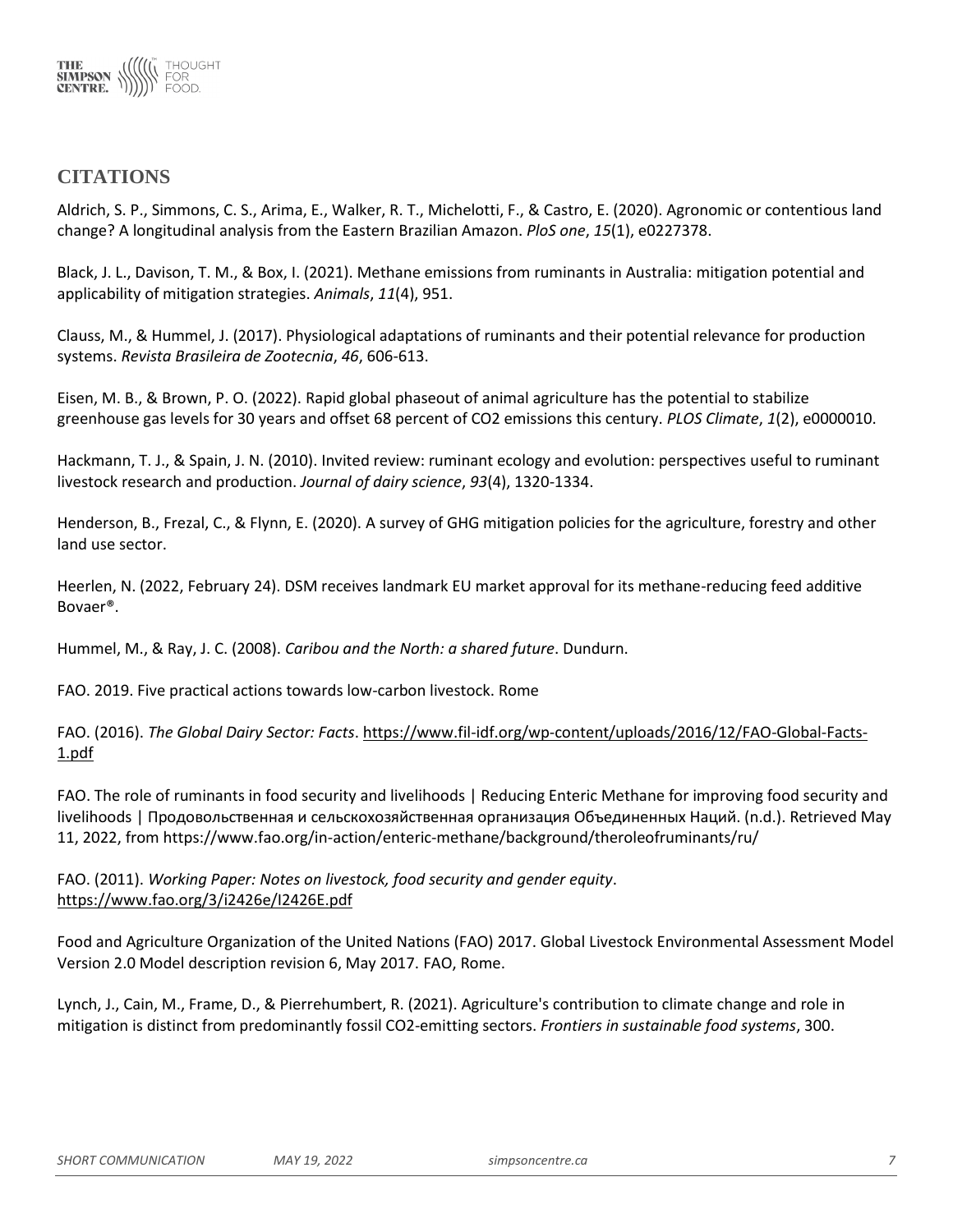

Ministerio do meio ambiente (2018), *National Plan for Low Carbon Emission in Agriculture (ABC Plan)*, [http://redd.mma.gov.br/en/legal-and-public-policy-framework/national-plan-for-low-carbon-emission-in](http://redd.mma.gov.br/en/legal-and-public-policy-framework/national-plan-for-low-carbon-emission-in-agriculture-abc-plan)[agriculture-abc-plan.](http://redd.mma.gov.br/en/legal-and-public-policy-framework/national-plan-for-low-carbon-emission-in-agriculture-abc-plan)

Mottet, A., de Haan, C., Falcucci, A., Tempio, G., Opio, C., & Gerber, P. (2017). Livestock: On our plates or eating at our table? A new analysis of the feed/food debate. *Global Food Security*, *14*, 1-8.

OECD (2021), *Making Better Policies for Food Systems - 5*, OECD Publishing, Paris, [https://doi.org/10.1787/ddfba4de-en.](https://doi.org/10.1787/ddfba4de-en) OECD (2020), *Towards Sustainable Land Use: Aligning Biodiversity, Climate and Food Policies*, OECD Publishing, Paris, [https://dx.doi.org/10.1787/3809b6a1-en.](https://dx.doi.org/10.1787/3809b6a1-en)

Sansoucy, R. (1995). Livestock-a driving force for food security and sustainable development. *World*, *3074*(5389), 1035.

Sauvant, D. (2019). Modeling efficiency and robustness in ruminants: the nutritional point of view. *Animal Frontiers*, *9*(2), 60-67.

Teague, R., & Kreuter, U. (2020). Managing grazing to restore soil health, ecosystem function, and ecosystem services. *Frontiers in Sustainable Food Systems*, 157.

Weishaupt, A., Ekardt, F., Garske, B., Stubenrauch, J., & Wieding, J. (2020). Land use, livestock, quantity governance, and economic instruments—Sustainability beyond big livestock herds and fossil fuels. *Sustainability*, *12*(5), 2053.

White, R. R., & Hall, M. B. (2017). Nutritional and greenhouse gas impacts of removing animals from US agriculture. *Proceedings of the National Academy of Sciences*, *114*(48), E10301-E10308.

Working Paper 3 - Food and Agriculture Organization. (2011). Retrieved May 11, 2022, from https://www.fao.org/3/i2426e/i2426e00.pdf

Zubieta, Á. S., Savian, J. V., de Souza Filho, W., Wallau, M. O., Gómez, A. M., Bindelle, J., ... & de Faccio Carvalho, P. C. (2021). Does grazing management provide opportunities to mitigate methane emissions by ruminants in pastoral ecosystems?. *Science of the Total Environment*, *754*, 142029.